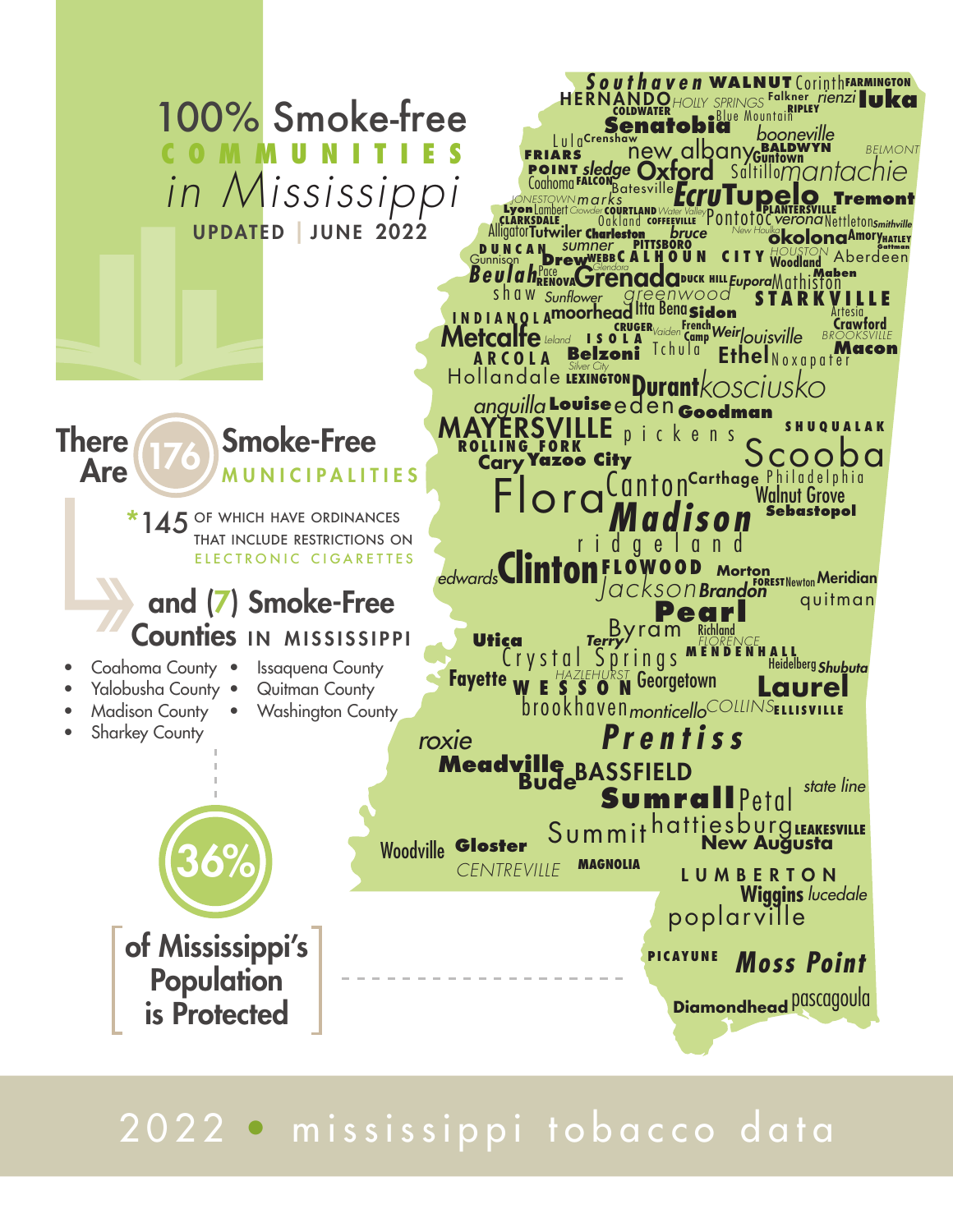## **100% Smoke-free**

LOCAL ORDINANCES DATE IMPLEMENTED % OF MS POP. PROTECTED <sup>2</sup><br>2002 | METCALFE | SEPTEMBER 3RD | 0.03%<br>2002 | METCALFE | SEPTEMBER 3RD | 0.03%

2002 | metcalfe | september 3rd | 0.03% 2005 | mayersville | september 16th | 0.05% 2006 | starkville | may 20th | 0.91% 2006 | tupelo | october 5th | 2.20% 2006 | mantachie | november 4th | 2.24% 2006 | oxford | november 16th | 3.18%

2007 | hattiesburg | january 1st | 4.72% 2007 | hernando | march 8th | 5.28% 2007 | aberdeen | march 22nd | 5.45% 2007 | mathiston | april 15th | 5.47%

c o m m u n i t i e s *in Mississippi* TIMELINE DATA

> 2007 | ridgeland | july 19th | 6.28% 2007 | greenwood | august 16th | 6.74%

> 2007 | kosciusko | november 1st | 6.96% 2007 | amory | november 1st | 7.19% 2007 | corinth | november 6th | 7.68%

2007 | flora | december 13th | 7.74% 2007 | petal | december 20th | 8.10%

2008 | ecru | march 12th | 8.13% 2008 | pontotoc | may 1st | 8.34% 2008 | collins | june 6th | 8.42%

2008 | clinton | august 14th | 9.24% 2008 | laurel | december 4th | 9.86% 2009 | grenada | april 8th | 10.27%

2009 | hollandale | december 3rd | 10.35% 2010 | meridian | february 18th | 11.57% 2010 | batesville | march 4th | 11.81%

2010 | bassfield | march 10th | 11.82%

2010 | prentiss | april 17th | 11.85%

2010 | madison | june 3rd | 12.71%

2010 | crystal springs | june 15th | 12.87%

2010 | jackson | july 1st | 18.27%

2010 | wesson | july 1st | 18.33%

2010 | belzoni | july 1st | 18.39%

2010 | lumberton | july 3rd | 18.46%

2010 | sumrall | july 3rd | 18.53% 2010 | pearl | september 1st | 19.42% 2010 | jonestown | october 13th | 19.45%

2011 | okolona | april 15th | 19.54%

2011 | centreville | april 17th | 19.59%

2011 | flowood | may 4th | 19.91% 2011 | marks | july 14th | 19.95% 2011 | calhoun city | september 1st | 20.01% 2011 | new albany | december 1st | 20.30% 2011 | byram | december 10th | 20.69% 2011 | rolling fork | december 15th | 20.75% 2012 | monticello | january 18th | 20.80% 2012 | canton | january 19th | 21.21% 2012 | georgetown | march 12th | 21.22% 2012 | duncan | april 5th | 21.23% 2012 | anguilla | april 27th | 21.25% 2012 | durant | may 3rd | 21.33% 2012 | verona | may 3rd | 21.43% 2012 | arcola | may 10th | 21.45% 2012 | shuqualak | may 31st | 21.46% 2012 | booneville | june 1st | 21.75% 2012 | new augusta | june 12th | 21.77% 2012 | moss point | june 14th | 22.21% 2012 | sumner | july 5th | 22.22% 2012 | alligator | july 5th | 22.23% 2012 | forest | september 6th | 22.42% 2012 | florence | september 19th | 22.57% 2012 | ethel | november 1st | 22.58% 2012 | indianola | november 7th | 22.88% 2012 | coahoma county | november 15th | 23.03% 2012 | cary | december 8th | 23.04% 2013 | moorhead | january 11th | 23.10% 2013 | wiggins | january 17th | 23.26% 2013 | lucedale | february 1st | 23.36% 2013 | baldwyn | july 5th | 23.47% 2013 | plantersville | july 6th | 23.51% 2013 | pascagoula | july 18th | 24.24% 2013 | carthage | september 21st | 24.40% 2013 | morton | october 31st | 24.52% 2013 | walnut | december 5th | 24.55% 2013 | woodville | december 30th | 24.58%

2014 | bruce | january 1st | 24.64% 2014 | friars point | january 8th | 24.67%

2014 | itta bena | january 16th | 24.73%

**CREATED A NEW ORDINANCE THAT** amended definition of smoking to the second of the second of the second of the second of the second of the second<br>--Cigarettes within original ordinance. The prohibited e-cigarette use in places where the thorouded e-cigar original ordinance prohibited smoking.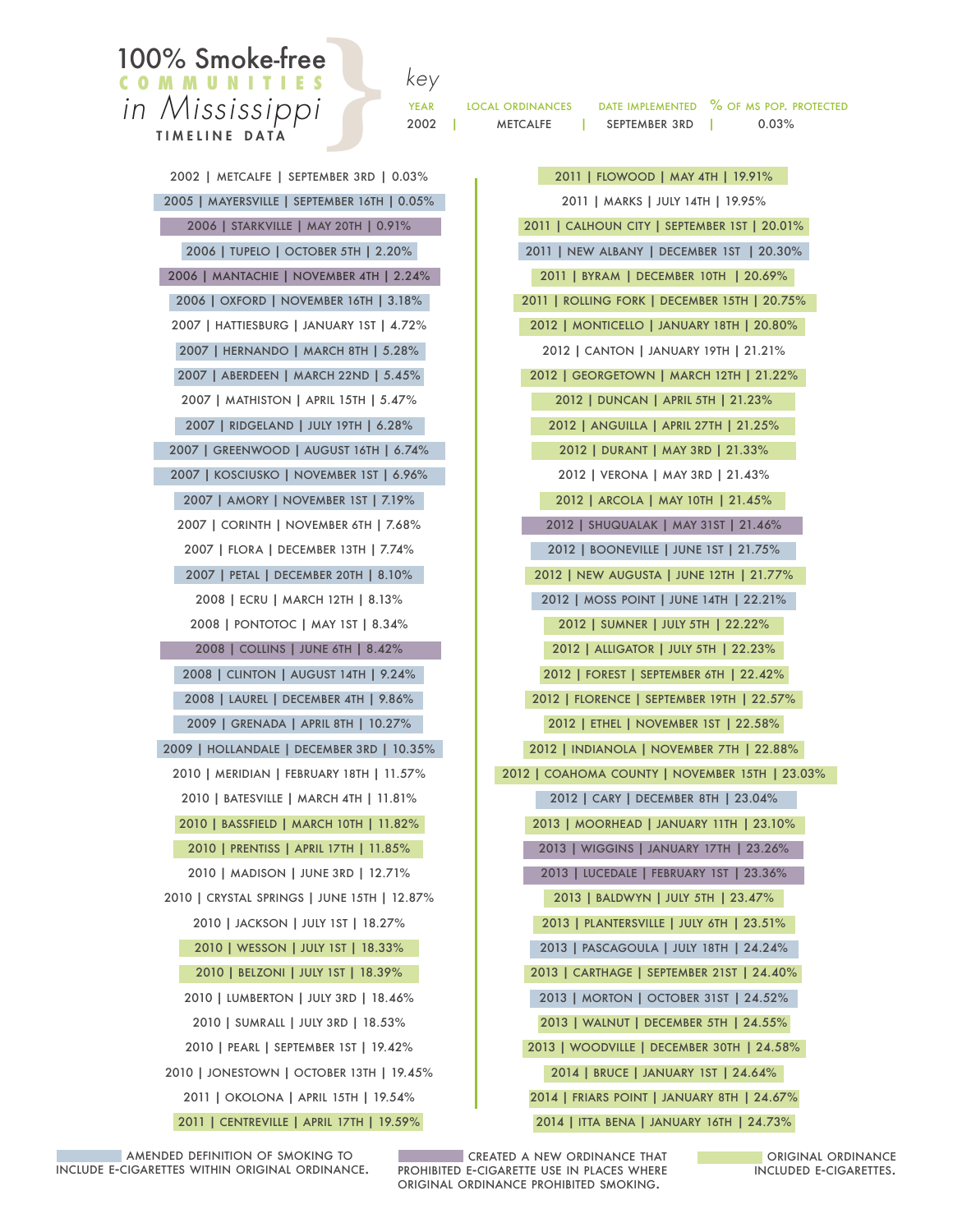### **100% Smoke-free**<br>COMMUNITIES c o m m u n i t i e s *in Mississipp*

TIMELINE DATA

|                | .  |
|----------------|----|
| $\overline{I}$ | YE |
|                | 20 |

LOCAL ORDINANCES DATE IMPLEMENTED % OF MS POP. PROTECTED <sup>2</sup><br>2002 | METCALFE | SEPTEMBER 3RD | 0.03%<br>2002 | METCALFE | SEPTEMBER 3RD | 0.03%

2015 | lexington | october 11th | 30.38% 2015 | shaw | october 30th | 30.44% 2015 | ellisville | november 5th | 30.59% 2015 | shubuta | december 2nd | 30.61% 2015 | lula | december 4th | 30.61% 2016 | diamondhead | january 2nd | 30.89% 2016 | coldwater | march 3rd | 30.94% 2016 | falkner | march 3rd | 30.98% 2016 | leakesville | march 3rd | 30.98% 2016 | cruger | april 6th | 30.99% 2016 | artesia | may 5th | 31.01% 2016 | tchula | august 13th | 31.07% 2016 | houston | september 1st | 31.19% 2016 | sebastopol | september 1st | 31.20% 2016 | renova | september 2nd | 31.22% 2016 | magnolia | september 6th | 31.30% 2016 | utica | september 8th | 31.33% 2016 | woodland | november 3rd | 31.33% 2016 | belmont | december 1st | 31.40% 2016 | edwards | december 14th | 31.43% 2017 | oakland | march 9th | 31.45% 2017 | webb | march 9th | 31.46% 2017 | summit | march 16th | 31.52% 2017 | quitman | march 23rd | 31.59% 2017 | heidelberg | june 4th | 31.61% 2017 | yalobusha county | july 5th | 31.86% 2017 | water valley | july 5th | 31.97% 2017 | roxie | july 6th | 31.99% 2017 | madison county | july 19th | 33.40% 2017 | glendora | september 7th | 33.40% 2017 | scooba | october 14th | 33.43% 2017 | richland | november 2nd | 33.67% 2017 | blue mountain | december 27th | 33.70% 2018 | vaiden | january 4th | 33.73% 2018 | sharkey county | march 7th | 33.78% 2018 | lambert | march 7th | 33.83% 2018 | goodman | march 8th | 33.87% 2014 | farmington | february 20th | 24.80% 2014 | louisville | april 3rd | 25.01% 2014 | mendenhall | april 4th | 25.09% 2014 | duck hill | april 9th | 25.14% 2015 | eden | august 13th | 29.81% 2015 | macon | september 17th | 29.89% 2015 | saltillo | september 18th | 30.06% 2015 | holly springs | october 1st | 30.32% 2015 | louise | october 1st | 30.32% 2015 | lyon | october 2nd | 30.33%

2014 | weir | april 10th | 25.16% 2014 | noxapater | may 1st | 25.17% 2014 | sledge | june 4th | 25.19% 2014 | coahoma | july 3rd | 25.20% 2014 | picayune | july 17th | 25.56% 2014 | southaven | august 4th | 27.44% 2014 | crawford | september 2nd | 27.46% 2014 | beulah | september 4th | 27.47% 2014 | isola | september 4th | 27.49% 2014 | clarksdale | september 10th | 27.99% 2014 | poplarville | november 5th | 28.09% 2014 | senatobia | november 20th | 28.34% 2015 | iuka | january 1st | 28.44% 2015 | nettleton | february 5th | 28.51% 2015 | sidon | february 5th | 28.52% 2015 | charleston | march 7th | 28.59% 2015 | meadville | march 12th | 28.60% 2015 | tutwiler | april 2nd | 28.71% 2015 | courtland | april 2nd | 28.73% 2015 | drew | april 2nd | 28.79% 2015 | walnut grove | april 3rd | 28.84% 2015 | pittsboro | may 5th | 28.85% 2015 | brandon | june 3rd | 29.66% 2015 | fayette | june 11th | 29.71% 2015 | brooksville | july 2nd | 29.75% 2015 | state line | july 2nd | 29.77% 2015 | pickens | july 2nd | 29.80%

include e-cigarettes within original ordinance.

**CREATED A NEW ORDINANCE THAT** amended definition of smoking to the second of the second of the second of the second of the second of the second<br>--Cigarettes within original ordinance. The prohibited e-cigarette use in places where the thorouded e-cigar original ordinance prohibited smoking.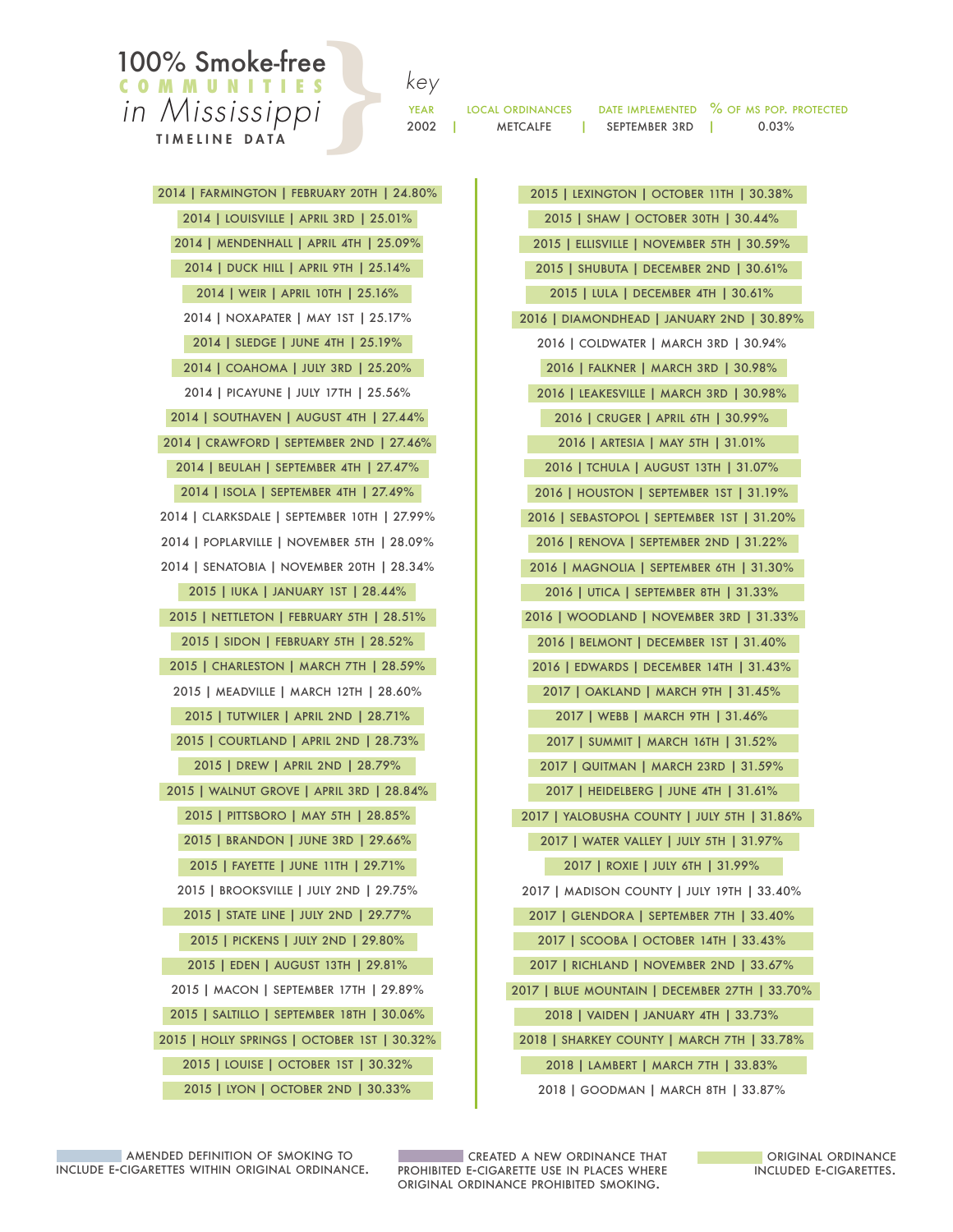#### **100% Smoke-free** c o m m u n i t i e s *in Mississippi* TIMELINE DATA

| .<br>j |  |
|--------|--|
| YEAR   |  |
| 2002   |  |

LOCAL ORDINANCES DATE IMPLEMENTED % OF MS POP. PROTECTED

<sup>2</sup><br>2002 | METCALFE | SEPTEMBER 3RD | 0.03%<br>2002 | METCALFE | SEPTEMBER 3RD | 0.03%

2018 | gunnison | may 3rd | 33.89% 2018 | issaquena county | june 6th | 33.91% 2018 | hatley | september 6th | 33.93% 2018 | coffeeville | september 28th | 33.95% 2018 | crenshaw | october 17th | 33.98% 2019 | hazlehurst | january 19th | 34.11% 2019 | tremont | february 2nd | 34.12% 2019 | yazoo city | march 5th | 34.49% 2019 | philadelphia | april 4th | 34.73% 2019 | sunflower | may 9th | 34.76% 2019 | brookhaven | may 22nd | 35.16% 2019 | crowder | june 1st | 35.18% 2019 | newton | july 18th | 35.29% 2019 | french camp | august 1st | 35.29% 2019 | rienzi | august 6th | 35.30% 2019 | pace | october 3rd | 35.31% 2019 | gattman | october 31st | 35.31% 2019 | bude | november 1st | 35.35% 2019 | smithville | november 8th | 35.37% 2020 | ripley | january 2nd | 35.55% 2020 | gloster | january 2nd | 35.58% 2020 | eupora | march 4th | 35.65% 2020 | silver city | march 5th | 35.66% 2020 | terry | june 6th | 35.70% 2020 | quitman county | july 31st | 35.79% 2020 | guntown | october 23rd | 35.89% 2020 | maben | november 6th | 35.92% 2020 | washington county | november 18th | 36.17% 2021 | new houlka | february 4th | 36.19% 2022 | leland | march 15th | 36.31%

2018 | falcon | april 13th | 33.87%